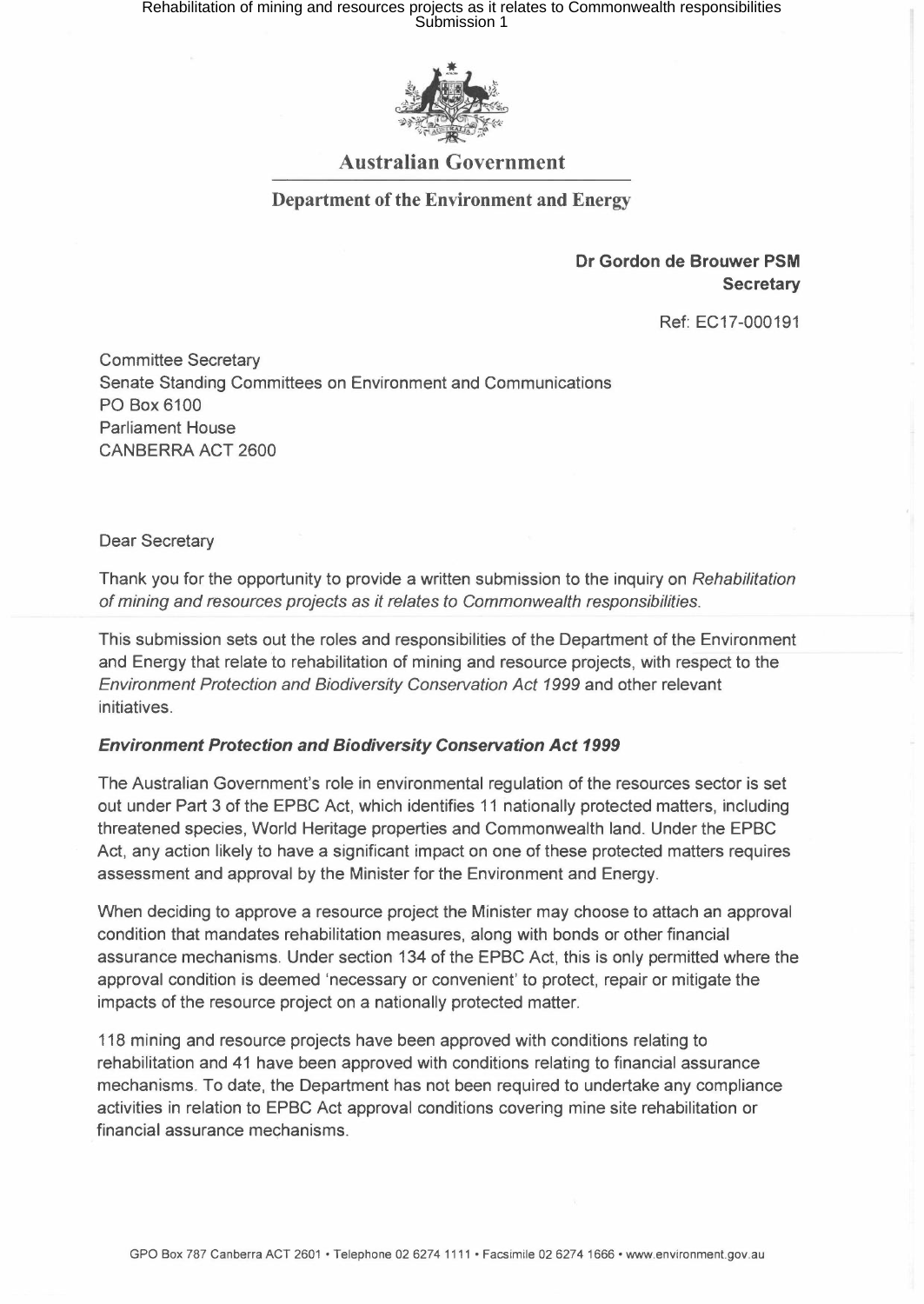The majority of mines in Australia that are in a rehabilitation phase were approved prior to commencement of the EPBC Act. Section 43A of the EPBC Act exempts actions from requiring an approval if an action was authorised prior to the commencement of the Act. Accordingly, the Commonwealth has no role in regulating these operations. Mines approved under the EPBC Act are not yet at a rehabilitation phase and, therefore, any EPBC approval conditions related to rehabilitation are not yet applicable.

# **Ranger Uranium Mine**

The Australian Government plays a more active role in rehabilitation activities associated with the Ranger uranium mine in the Alligator Rivers Region, Northern Territory, owing to the regulatory and institutional arrangements set out under the *Environment Protection (Alligator Rivers Region) Act* 1978, administered by the Department and the *Atomic Energy Act 1953,*  administered by the Department of Industry, Innovation and Science.

The Supervising Scientist, appointed under the *Environment Protection (Alligator Rivers Region) Act* 1978, is responsible for undertaking environmental research and developing standards and practices to protect the environment of the Alligator Rivers Region from the effects of uranium mining. The Supervising Scientist also provides advice to the Minister for Resources and Northern Australia and the Northern Territory Minister for Primary Industry and Resources, who are responsible for regulation of the Ranger uranium mine under the *Atomic Energy Act 1953.* 

The document, *Environmental Requirements* of *the Commonwealth* of *Australia for the operation* of *Ranger uranium mine,* sets out the Australian Government's environment protection conditions and rehabilitation objectives under the statutory framework outlined above. The rehabilitation objectives provide for a very high standard of rehabilitation including the requirements that the Ranger project area be returned to a state which would allow it to be incorporated into Kakadu National Park, that all tailings are returned to the mined out pits and that contaminants arising from the buried tailings are isolated from the environment for 10,000 years.

The regulatory arrangements under the *Atomic Energy Act* 1953 include a rehabilitation security provided by the mine operator, which would allow for complete rehabilitation of Ranger should the mine operator be unable to fulfil its obligations. The security figure is recalculated annually by an independent assessor based on the rehabilitation and closure works described in an updated closure plan. Further information is available from the Department of Industry, Innovation and Science.

# **Christmas Island**

The Department's Parks Australia Division, in partnership with the Department of Infrastructure and Regional Development, is responsible for phosphate mine rehabilitation on Christmas Island, as the mining activities affect and are taken on Commonwealth land.

Rehabilitation efforts to 2020 will be conducted under the *Christmas Island Mine Site to Forest Rehabilitation Program,* in accordance with a Memorandum of Understanding between the Director of National Parks and the Department of Infrastructure and Regional Development. The program is funded by a conservation levy paid by the mine operator.